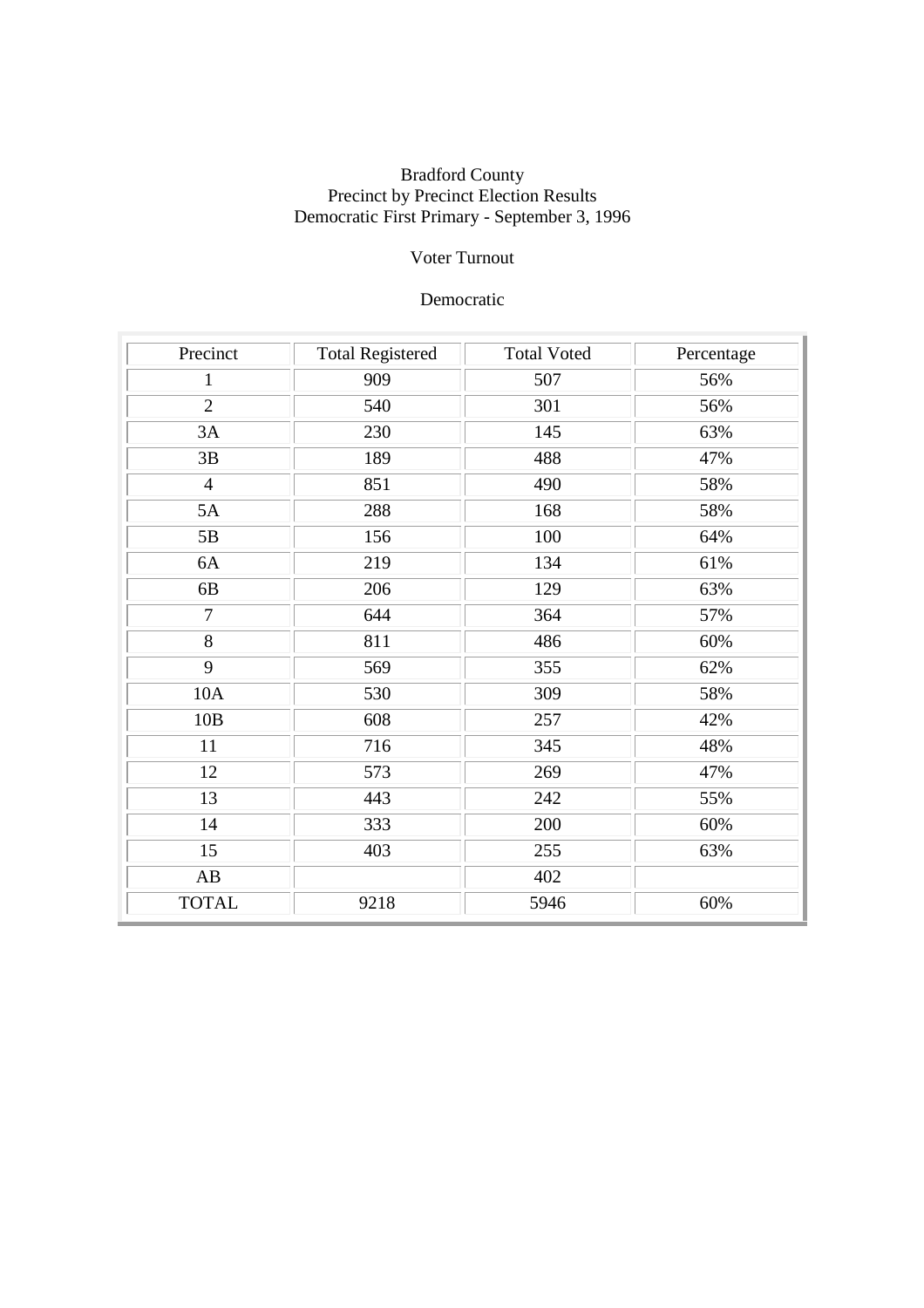## Voter Turnout

# Republicans

| Precinct               | <b>Total Registered</b> | <b>Total Voted</b> | Percentage |
|------------------------|-------------------------|--------------------|------------|
| $\mathbf{1}$           | 185                     | 50                 | 27%        |
| $\overline{2}$         | 55                      | 14                 | 25%        |
| 3A                     | 57                      | 21                 | 37%        |
| 3B                     | 41                      | 10                 | 24%        |
| $\overline{4}$         | 145                     | 16                 | 32%        |
| 5A                     | 64                      | 20                 | 31%        |
| 5B                     | 24                      | $\overline{4}$     | 16%        |
| 6A                     | 36                      | 14                 | 39%        |
| 6B                     | 45                      | 21                 | 47%        |
| 7                      | 54                      | 16                 | 30%        |
| 8                      | 174                     | 75                 | 43%        |
| 9                      | 104                     | 41                 | 39%        |
| 10A                    | 155                     | 40                 | 26%        |
| 10B                    | 297                     | 87                 | 29%        |
| 11                     | 127                     | 34                 | 27%        |
| 12                     | 92                      | $26\,$             | 28%        |
| 13                     | 109                     | 29                 | 27%        |
| 14                     | 76                      | 15                 | 20%        |
| 15                     | 62                      | 18                 | 29%        |
| $\mathbf{A}\mathbf{B}$ |                         | 57                 |            |
| <b>TOTAL</b>           | 1902                    | 608                | 34%        |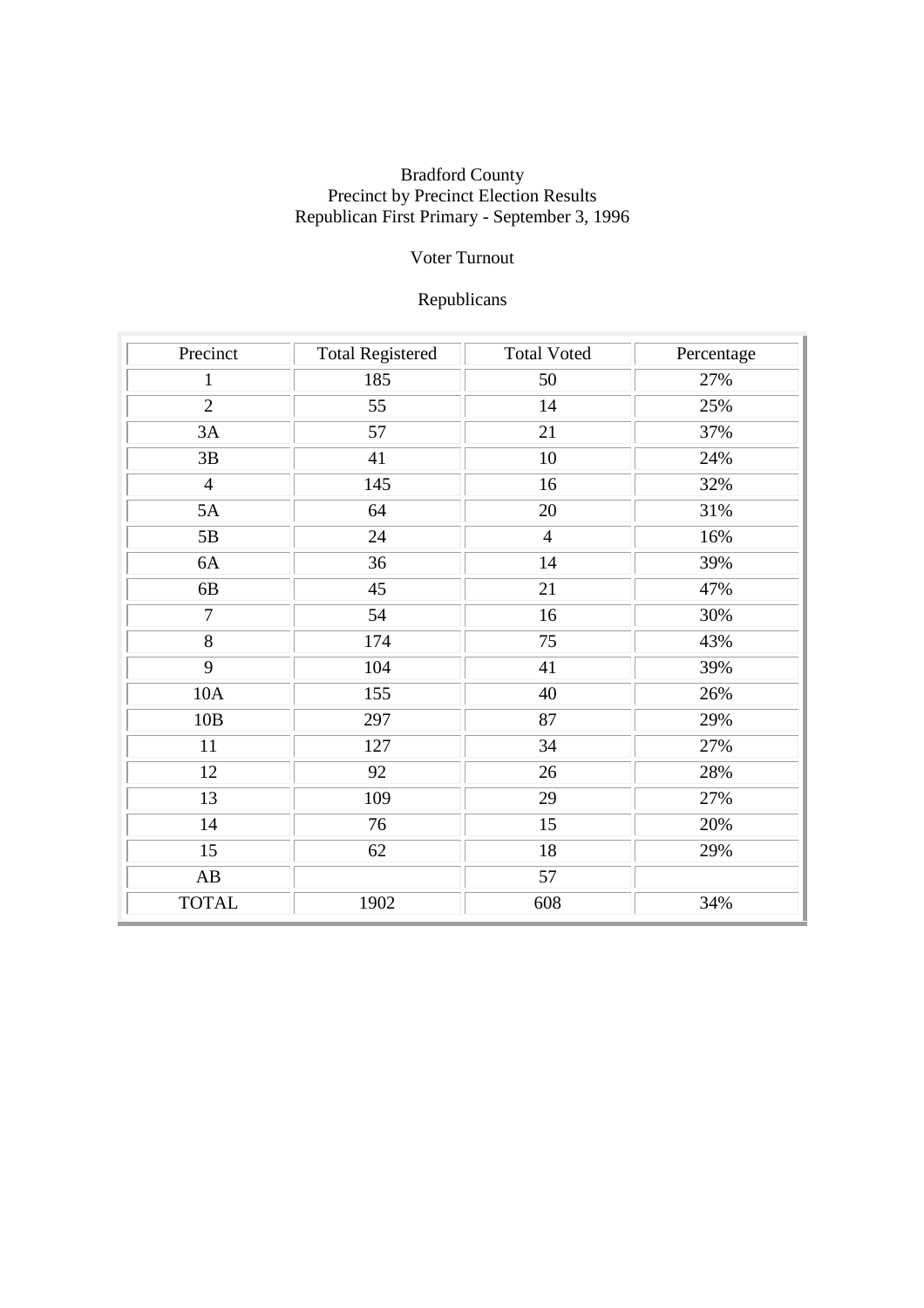## Voter Turnout

## Non-Partisan

| Precinct               | <b>Total Registered</b> | <b>Total Voted</b> | Percentage       |
|------------------------|-------------------------|--------------------|------------------|
| $\mathbf{1}$           | 65                      | 9                  | 14%              |
| $\overline{2}$         | 24                      | $\overline{4}$     | 17%              |
| 3A                     | 13                      | $\overline{4}$     | 31%              |
| $3\mathrm{B}$          | 16                      | $\overline{2}$     | 13%              |
| $\overline{4}$         | 56                      | $\overline{4}$     | 7%               |
| 5A                     | 12                      | $\overline{2}$     | 17%              |
| 5B                     | 10                      | $\overline{2}$     | 2%               |
| 6A                     | 27                      | $\overline{2}$     | 7%               |
| 6B                     | 8                       | $\boldsymbol{0}$   | $\boldsymbol{0}$ |
| $\tau$                 | 40                      | 3                  | 8%               |
| 8                      | 67                      | 5                  | 7%               |
| 9                      | 50                      | 6                  | 12%              |
| 10A                    | 26                      | $\overline{4}$     | 15%              |
| 10B                    | 69                      | $\overline{7}$     | 10%              |
| 11                     | 58                      | 8                  | 14%              |
| 12                     | 40                      | $\mathbf{1}$       | 3%               |
| 13                     | 60                      | $\overline{2}$     | 3%               |
| 14                     | $\overline{39}$         | $\overline{4}$     | 10%              |
| 15                     | 26                      | 3                  | 12%              |
| $\mathbf{A}\mathbf{B}$ |                         | 3                  |                  |
| <b>TOTAL</b>           | 706                     | 75                 | 11%              |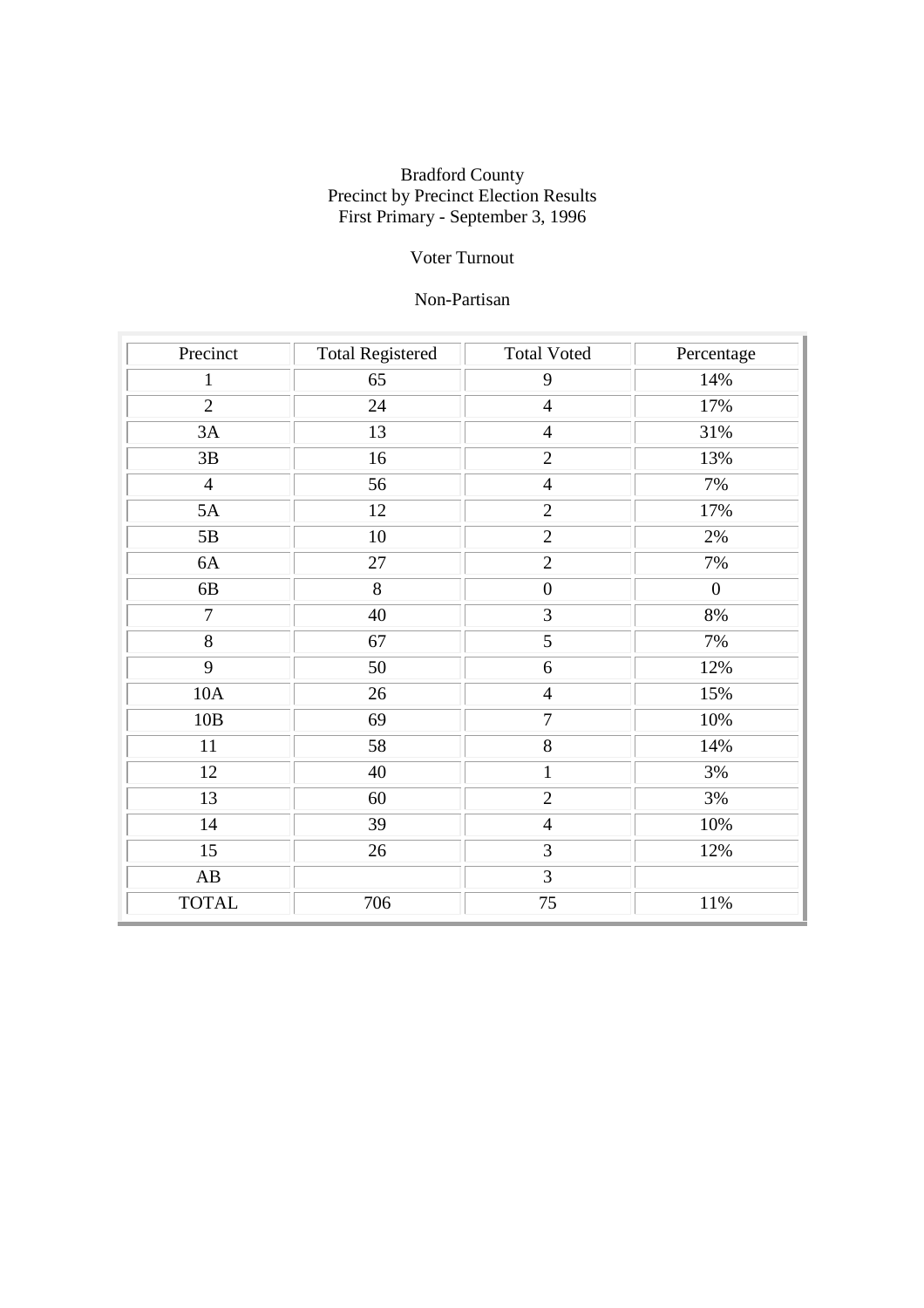# Property Appraiser

| Precinct               | Jimmy Alvarez | Tommy Chastain  |
|------------------------|---------------|-----------------|
| $\mathbf{1}$           | 363           | 141             |
| $\overline{2}$         | 209           | 74              |
| 3A                     | 128           | 17              |
| 3B                     | 61            | 25              |
| $\overline{4}$         | 410           | 75              |
| 5A                     | 126           | 41              |
| 5B                     | 81            | 18              |
| 6A                     | 101           | 31              |
| 6B                     | 109           | 20              |
| $\overline{7}$         | 264           | $\overline{93}$ |
| $\overline{8}$         | 351           | 130             |
| $\overline{9}$         | 250           | 98              |
| 10A                    | 231           | 74              |
| 10B                    | 156           | 97              |
| 11                     | 235           | 101             |
| 12                     | 153           | 115             |
| 13                     | 179           | 59              |
| 14                     | 152           | 47              |
| $\overline{15}$        | 191           | 58              |
| $\mathbf{A}\mathbf{B}$ | 293           | 106             |
| <b>TOTAL</b>           | 4043          | 1420            |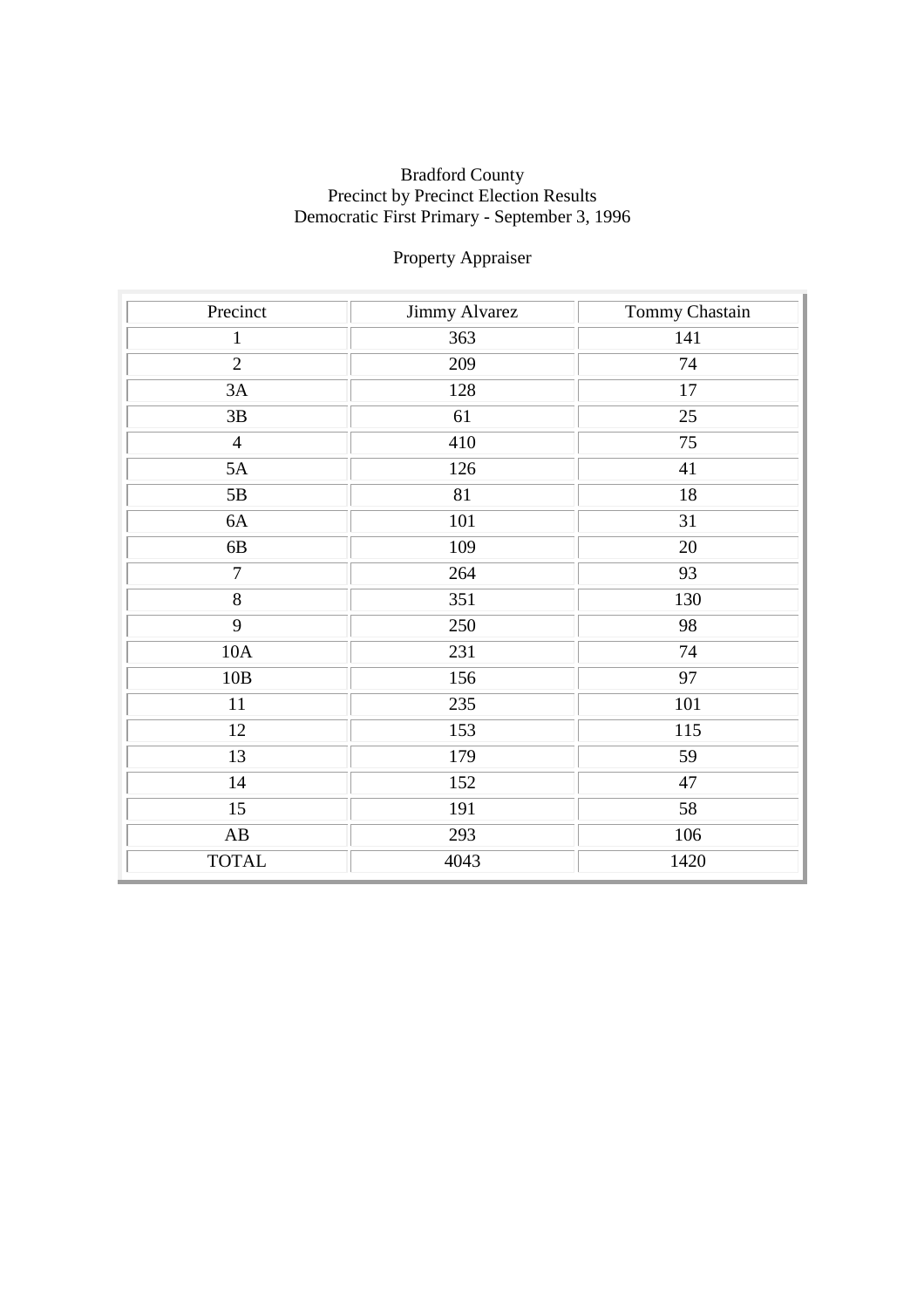# Superintendent of Schools

| Precinct        | Dean Cassels | Wayne<br>McLeod | Ronald Reagan  | Jo Ann S.<br>Rowe |
|-----------------|--------------|-----------------|----------------|-------------------|
| $\mathbf{1}$    | 139          | 250             | 22             | 92                |
| $\overline{2}$  | 54           | 80              | 12             | 144               |
| 3A              | 60           | 52              | 9              | 21                |
| 3B              | 20           | 39              | $\overline{7}$ | 20                |
| $\overline{4}$  | 179          | 175             | 16             | 116               |
| 5A              | 41           | 69              | 16             | 41                |
| 5B              | 27           | 33              | 8              | 29                |
| 6A              | 53           | 49              | 6              | 21                |
| 6B              | 54           | 33              | 11             | 29                |
| $\overline{7}$  | 86           | 123             | 22             | 125               |
| $\overline{8}$  | 146          | 155             | 25             | 152               |
| 9               | 102          | 100             | 27             | 119               |
| 10A             | 104          | 107             | 10             | 80                |
| 10B             | 66           | 82              | 9              | 89                |
| 11              | 129          | 125             | 15             | 68                |
| 12              | 65           | 78              | 17             | 96                |
| 13              | 83           | 89              | 11             | 56                |
| 14              | 57           | 49              | 6              | 87                |
| $\overline{15}$ | 68           | 149             | 6              | 29                |
| AB              | 113          | 114             | 22             | 145               |
| <b>TOTAL</b>    | 1646         | 1951            | 277            | 1559              |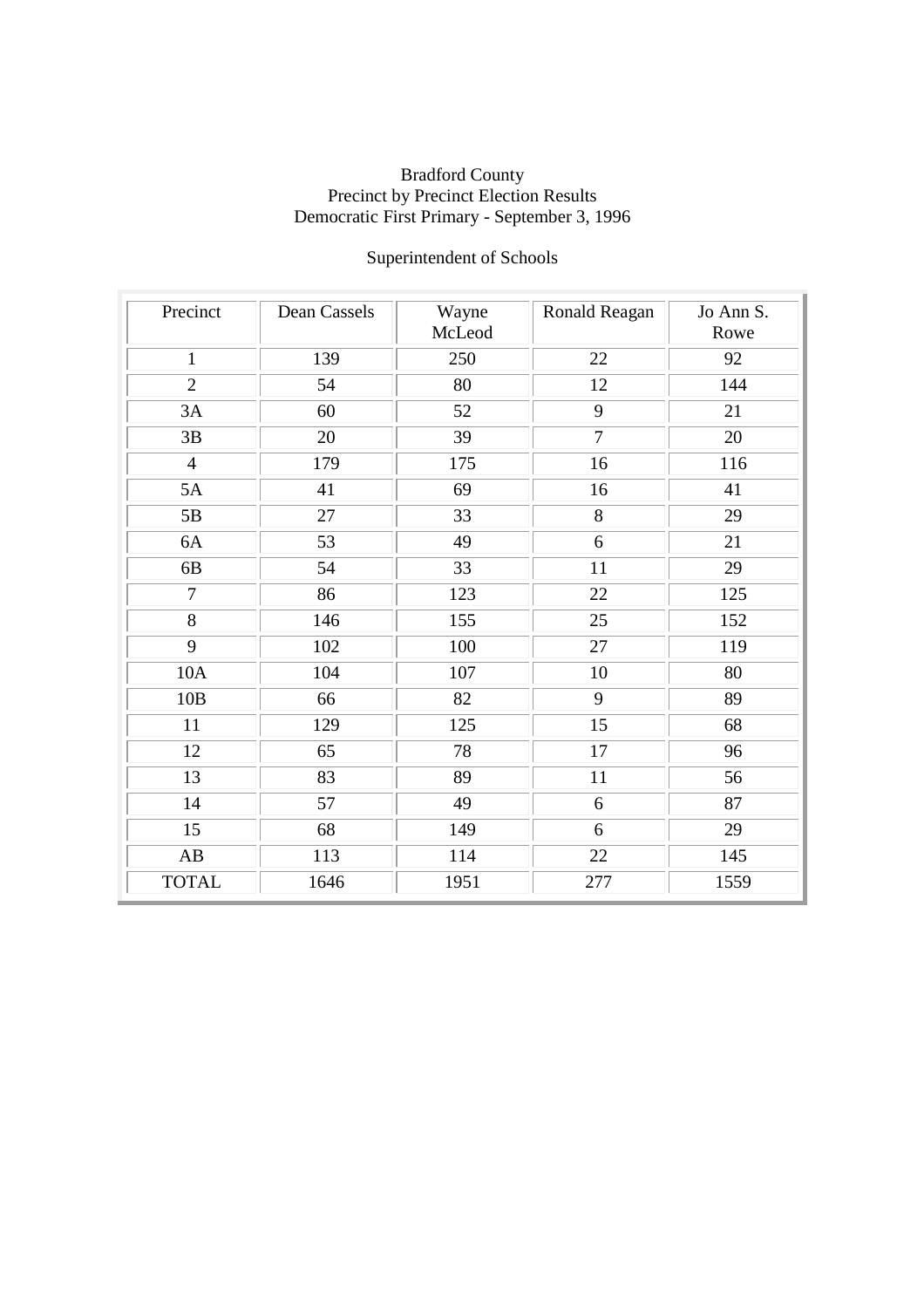## County Commissioner – District 1

| Precinct     | Ross Chandler | Herman Johnson | Carol A. Smith |
|--------------|---------------|----------------|----------------|
|              | 107           |                | 39             |
| 3B           |               |                |                |
|              | 203           |                |                |
| AB           |               |                |                |
| <b>TOTAL</b> | 382           | 270            |                |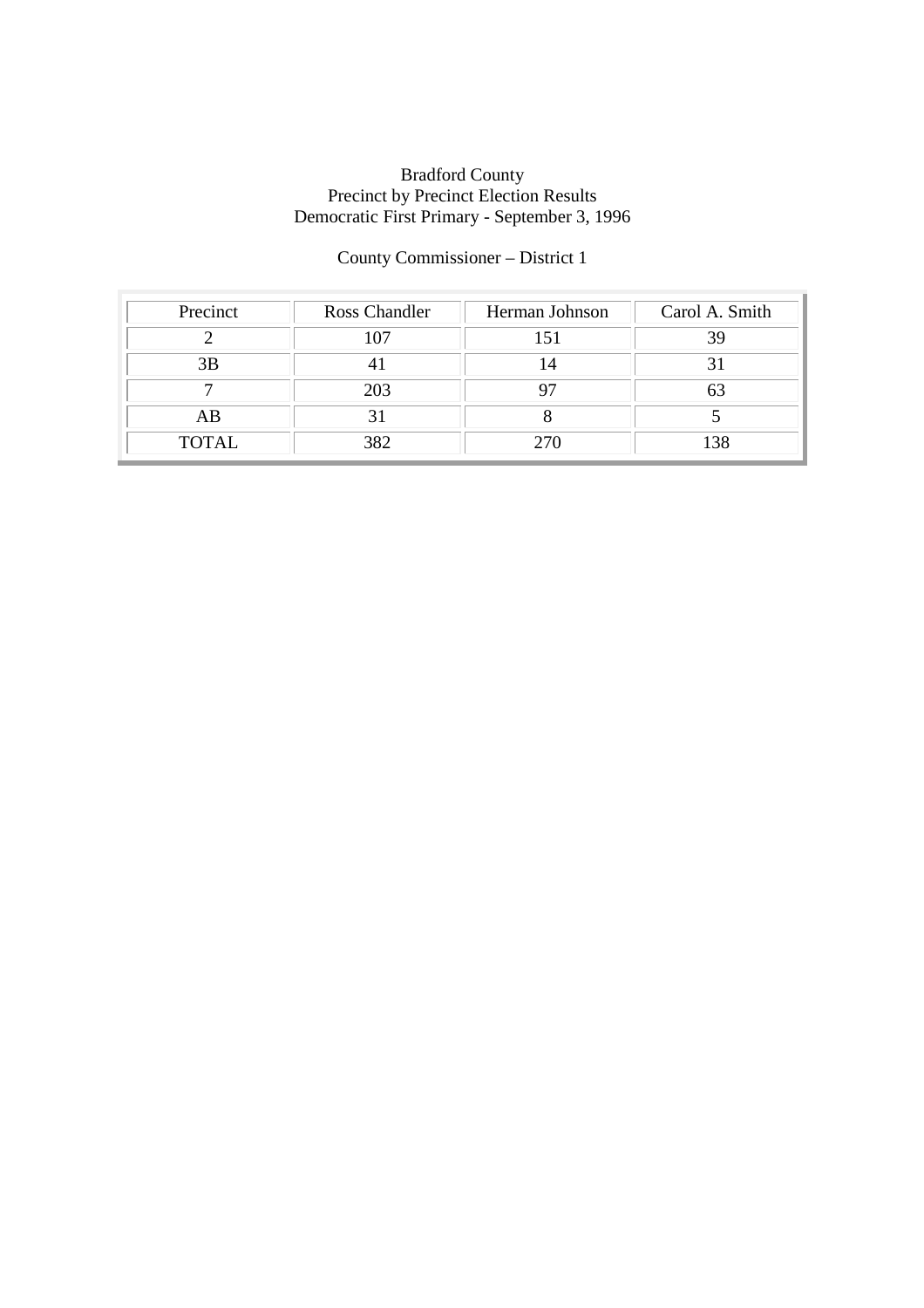# House of Representatives – District 12

| Precinct               | George Crady | Wanda Walker    |
|------------------------|--------------|-----------------|
| $\mathbf{1}$           | 312          | 183             |
| $\overline{2}$         | 175          | 96              |
| 3A                     | 93           | 49              |
| 3B                     | 48           | 37              |
| $\overline{4}$         | 294          | 171             |
| 5A                     | 97           | 69              |
| 5B                     | 54           | 42              |
| 6A                     | 73           | 56              |
| 6B                     | 77           | 48              |
| $\tau$                 | 185          | 158             |
| $\overline{8}$         | 276          | 188             |
| 9                      | 211          | 133             |
| 10A                    | 199          | 92              |
| 10B                    | 132          | 112             |
| 11                     | 231          | 95              |
| 12                     | 150          | 102             |
| 13                     | 145          | 84              |
| 14                     | 117          | 78              |
| 15                     | 151          | $\overline{93}$ |
| $\mathbf{A}\mathbf{B}$ | 238          | 151             |
| <b>TOTAL</b>           | 3258         | 2037            |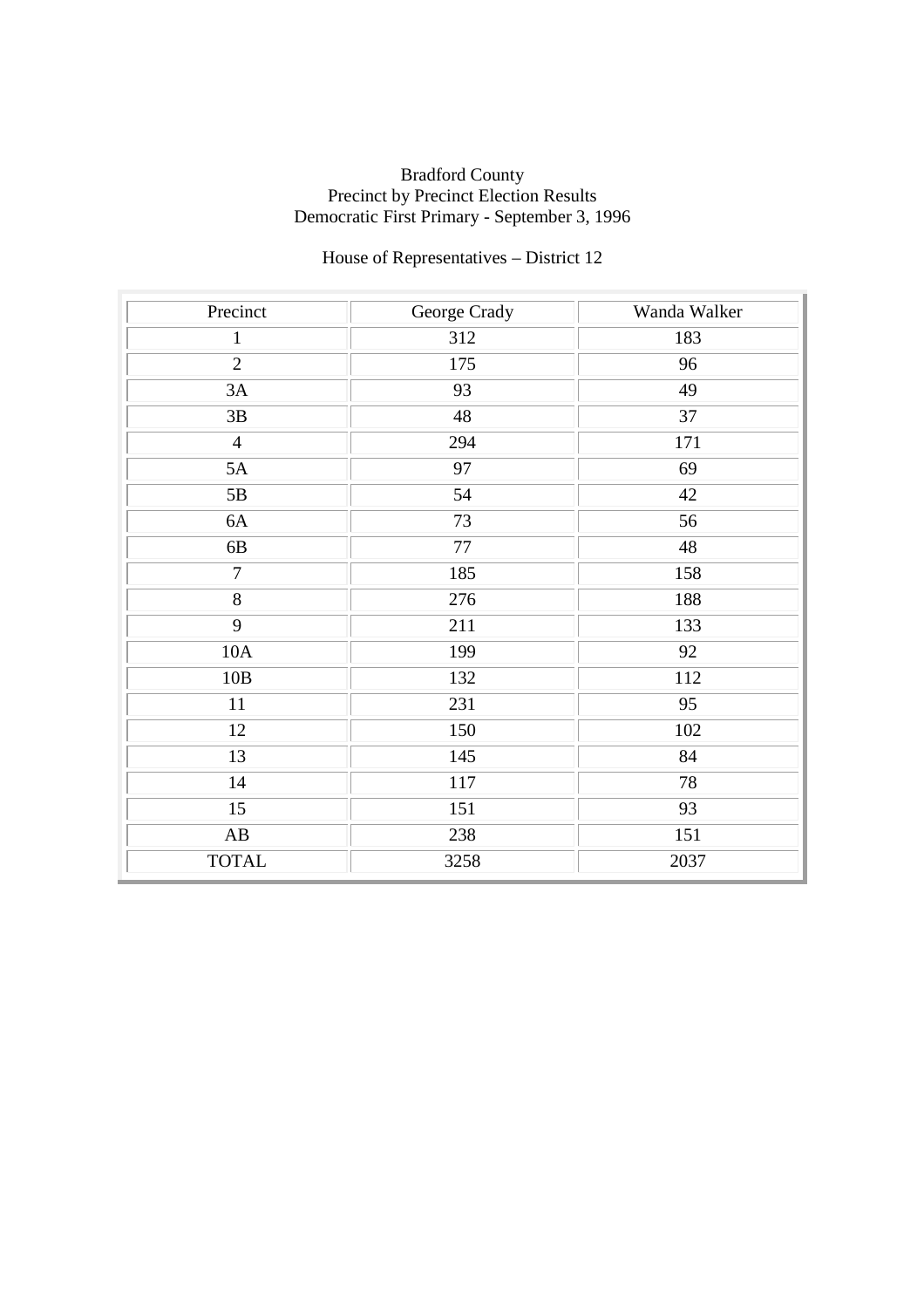## Clerk of the Circuit Court

| Precinct               | Cleo F. Elder | Ray Norman |
|------------------------|---------------|------------|
| $\mathbf{1}$           | 184           | 321        |
| $\overline{2}$         | 74            | 209        |
| 3A                     | 30            | 113        |
| 3B                     | 41            | 47         |
| $\overline{4}$         | 124           | 363        |
| 5A                     | 51            | 117        |
| 5B                     | 24            | 76         |
| 6A                     | 39            | 93         |
| 6B                     | 34            | 94         |
| $\overline{7}$         | 84            | 270        |
| $\overline{8}$         | 188           | 289        |
| 9                      | 161           | 192        |
| 10A                    | 111           | 194        |
| 10B                    | 118           | 130        |
| 11                     | 105           | 233        |
| 12                     | 114           | 150        |
| 13                     | 98            | 141        |
| 14                     | 68            | 129        |
| $\overline{15}$        | 85            | 168        |
| $\mathbf{A}\mathbf{B}$ | 124           | 274        |
| <b>TOTAL</b>           | 1857          | 3603       |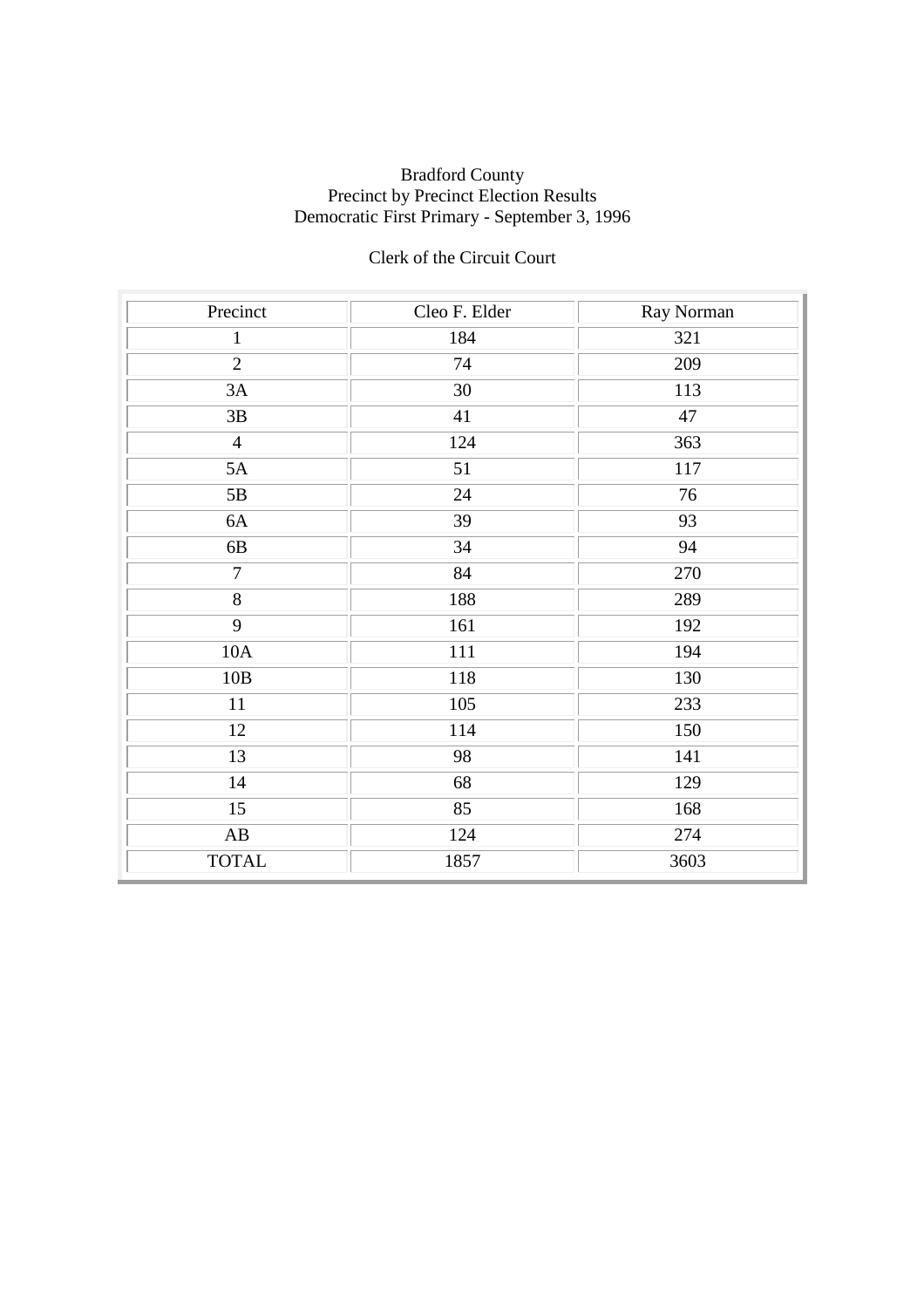## Sheriff

| Precinct       | Don Denton | Kenneth Etheridge | <b>Bob Milner</b> |
|----------------|------------|-------------------|-------------------|
| 1              | 103        | 82                | 318               |
| $\overline{2}$ | 30         | 80                | 182               |
| 3A             | 22         | 18                | 105               |
| 3B             | 16         | 13                | 58                |
| $\overline{4}$ | 86         | 56                | 340               |
| 5A             | 20         | 21                | 126               |
| 5B             | 19         | 11                | 70                |
| 6A             | 23         | 21                | 89                |
| 6B             | 37         | 14                | 75                |
| $\overline{7}$ | 45         | 82                | 230               |
| $\overline{8}$ | 71         | 51                | 354               |
| 9              | 60         | 61                | 224               |
| 10A            | 65         | 74                | 168               |
| 10B            | 55         | 39                | 157               |
| 11             | 49         | 125               | 166               |
| 12             | 44         | 74                | 146               |
| 13             | 34         | 47                | 161               |
| 14             | 27         | 33                | 139               |
| 15             | 54         | 44                | 152               |
| AB             | 61         | 81                | 254               |
| <b>TOTAL</b>   | 921        | 1027              | 3514              |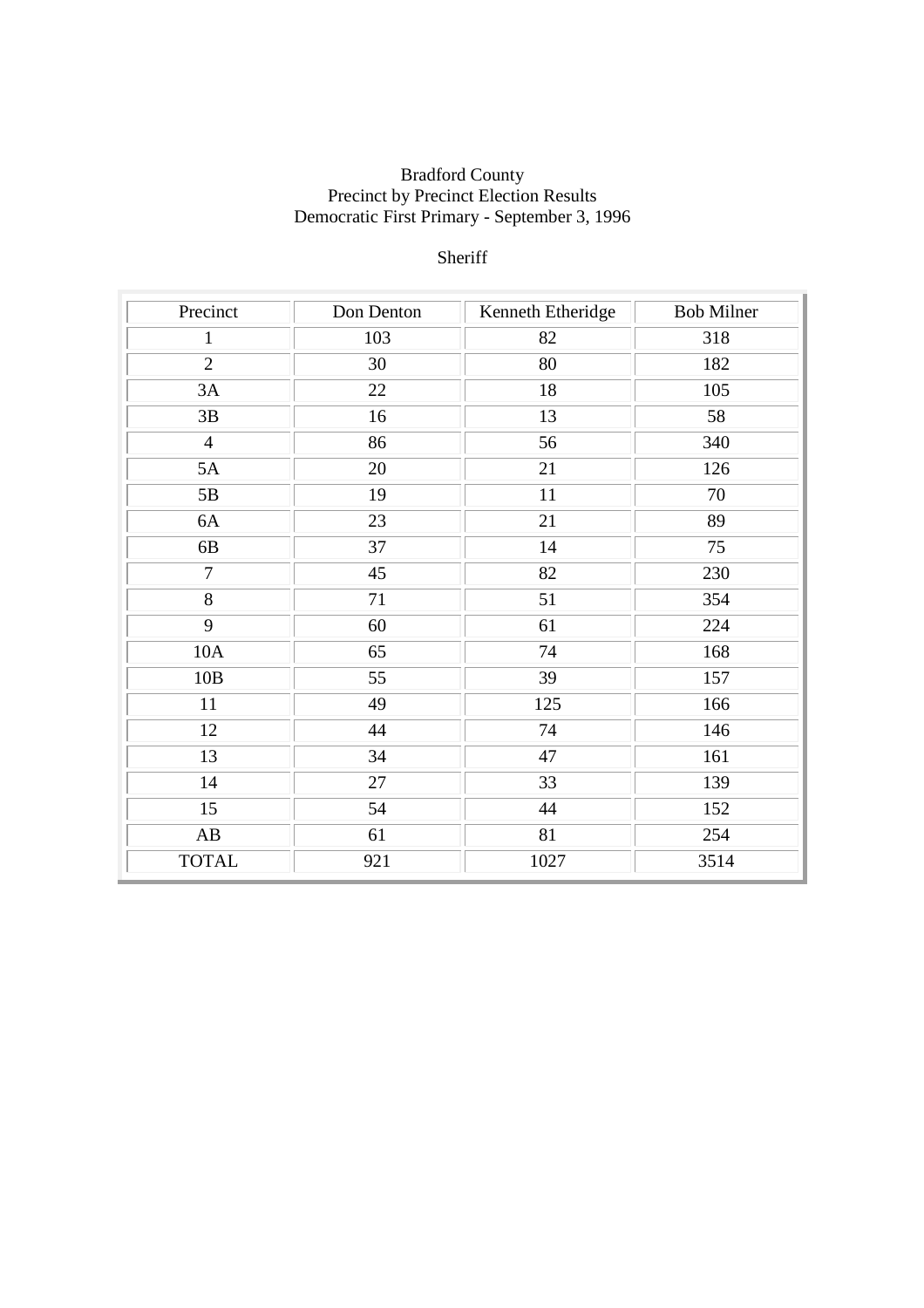| Precinct     | Jimmy<br>Bowen | Maxie<br>Carter, Jr. | Dan<br>Cuddington | Ingram<br>McCord | James<br>Rogers |
|--------------|----------------|----------------------|-------------------|------------------|-----------------|
| 5A           | 56             | 47                   | 17                | 3                | 45              |
| 8            | 153            | 156                  | 43                | 14               | 109             |
| 9            | 93             | 128                  | 29                | 3                | 97              |
| AB           | 34             | 40                   | 3                 | 2                | 28              |
| <b>TOTAL</b> | 336            | 371                  | 92                | 22               | 279             |

## County Commissioner – District 3

## County Commissioner – District 5

| Precinct       | <b>Eddie Lewis</b> | Raymond Perry |
|----------------|--------------------|---------------|
| 6 <sub>B</sub> | 113                | 15            |
| 12             | 163                | 93            |
| 13             | 190                | 42            |
| 14             | 159                | 36            |
| 15             | 234                | ۱7            |
| AB             | 63                 | 28            |
| <b>TOTAL</b>   | 922                | 231           |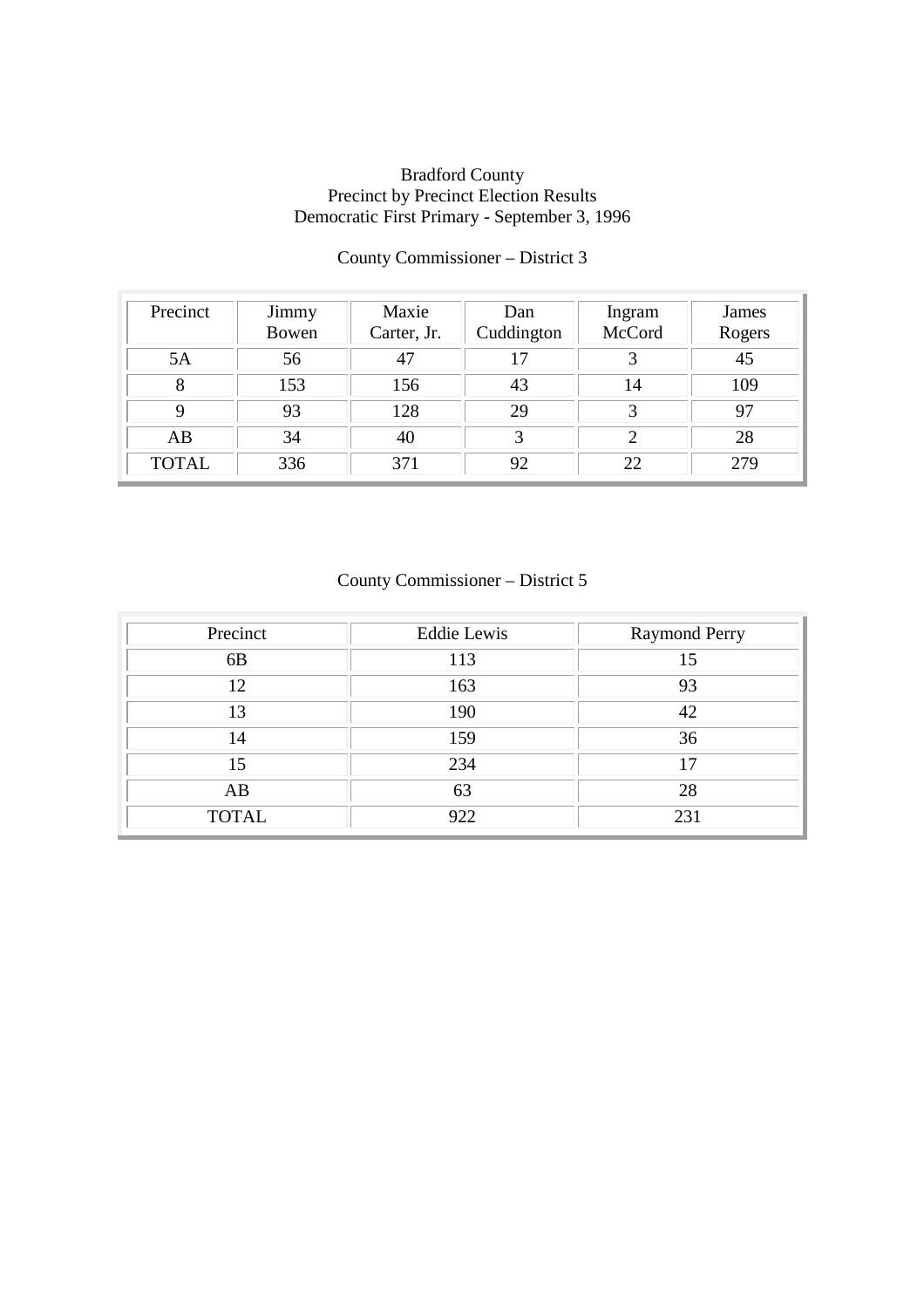## School Board Member – District 3

| Precinct     | <b>Judy Dukes</b> | <b>Randy Jones</b> | Dolores Morgan |
|--------------|-------------------|--------------------|----------------|
| 5Α           | 50                |                    |                |
|              | 122               | 299                |                |
|              | 75                | 202                |                |
| AB           | 35                | 64                 |                |
| <b>TOTAL</b> | 282               | 662                | 156            |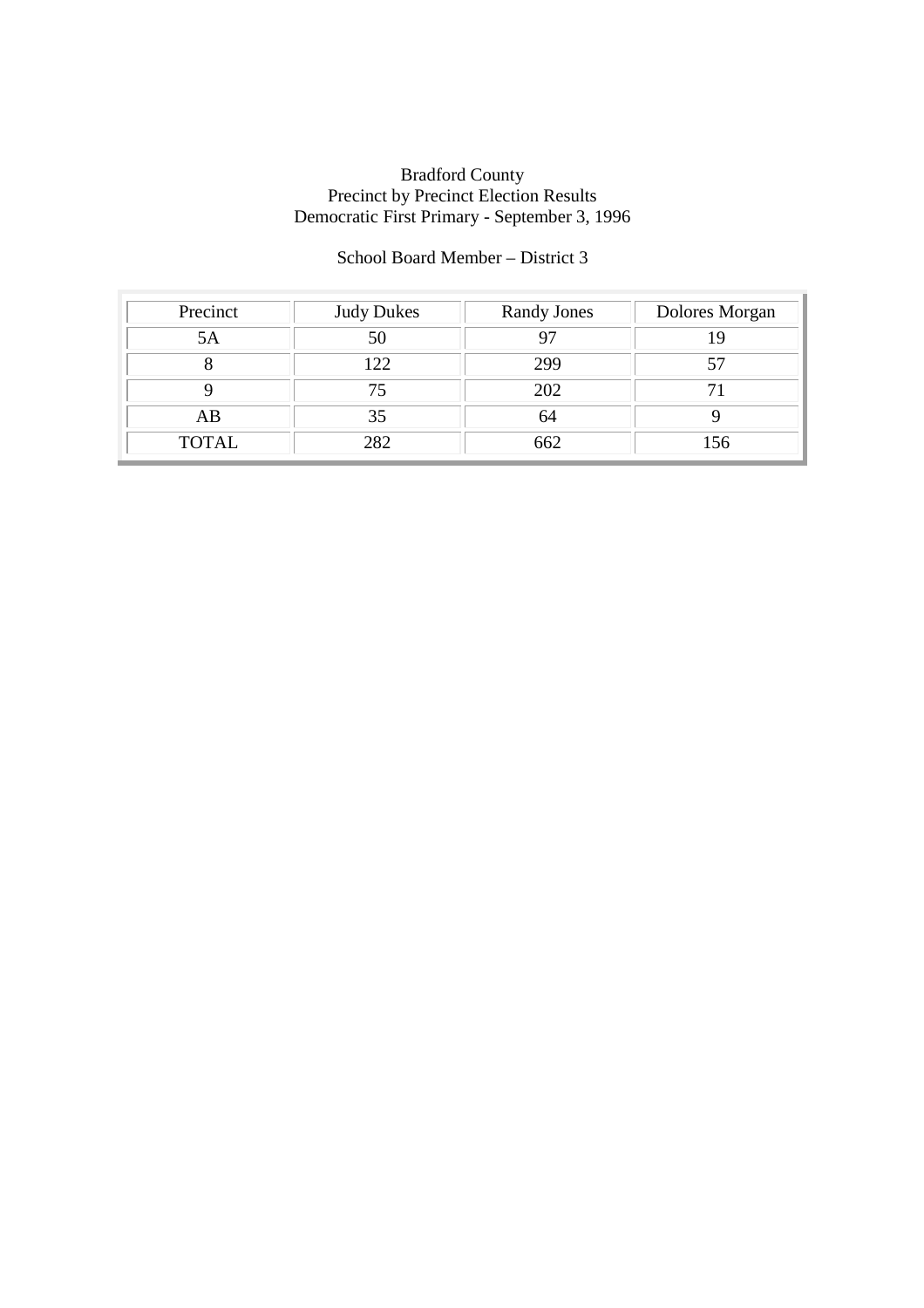# House of Representatives – District 12

| Precinct               | <b>Jim Bowers</b> | Max E. Herrin   |
|------------------------|-------------------|-----------------|
| $\mathbf{1}$           | 13                | 37              |
| $\overline{2}$         | $\mathbf{1}$      | 13              |
| 3A                     | 6                 | 15              |
| 3B                     | $\overline{2}$    | $\overline{8}$  |
| $\overline{4}$         | $\overline{9}$    | $\overline{36}$ |
| 5A                     | $\overline{5}$    | 15              |
| 5B                     | $\boldsymbol{0}$  | $\overline{4}$  |
| 6A                     | $\overline{4}$    | $10\,$          |
| 6B                     | 3                 | 18              |
| $\overline{7}$         | $\overline{3}$    | 13              |
| $\overline{8}$         | $\overline{9}$    | 65              |
| $\overline{9}$         | $6\,$             | 34              |
| 10A                    | 13                | 26              |
| $10B$                  | 15                | 71              |
| 11                     | 5                 | 27              |
| 12                     | $6\,$             | 19              |
| 13                     | $\overline{7}$    | 21              |
| 14                     | $\overline{3}$    | 11              |
| $\overline{15}$        | $\overline{0}$    | $\overline{18}$ |
| $\mathbf{A}\mathbf{B}$ | $18\,$            | 39              |
| <b>TOTAL</b>           | 128               | 500             |